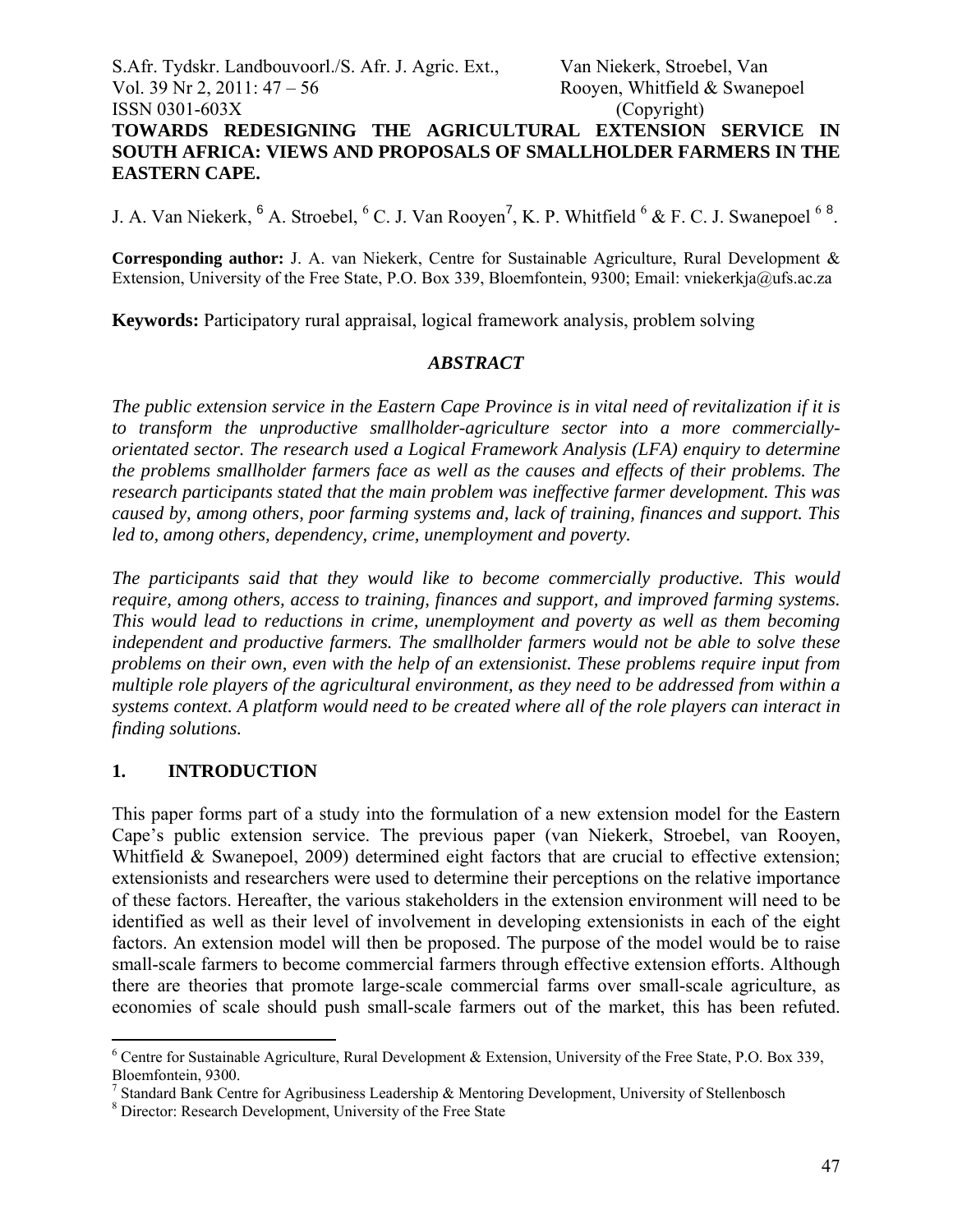India has over 600 million small-scale farmers and these farmers are unlikely to stop farming in the foreseeable future. Small-scale farmers should therefore be encouraged to increase productivity so that the demand for food – which is set to double by 2050 – can be met (Christoplos, 2010). Hence the need to strengthen the public extension service in the Eastern Cape, which serves the smallholder farmers.

In this part of the same study, a Logical Framework Analysis (LFA) or logframe analysis was used. According to van Rooyen, D'Haese & Anandajayasekeram (2002), the logframe analysis is a tool for bottom-up participatory project planning. In this light, extensionists can use the logframe analysis to determine the needs, problems and goals of the farmers. In addition, the logframe analysis can be used to help the farmers to help themselves, as once a problem is identified; the farmers – themselves – identify solutions to their problems.

A logframe analysis was performed with small-scale farmers so that their thoughts on their agricultural goals and what was needed to achieve these goals. The logframe analysis was used to determine the cause-effect relationship of problems the farmers face. This was followed by a turnaround strategy whereby the farmers' objectives were determined and the negative causeeffect relationships were changed into a positive plan of activities to reach the goals of the farmers.

# **2. METHODOLOGY**

A group of 16 smallholder farmers participated in this study. The LFA utilizes groups of farmers in its process and according to Rivera, Qamar & Van Crowder (2001), extension services have a long history in group promotion and organization. It has been argued that extension can be more effective when extensionists deal with farmer organizations instead of individual farmers. It has been found that farmer organizations promote independence, democracy and development.

The use of farmer groups is an innovation in dissemination methods as there is an increase in the efficiency of dissemination as a multitude of farmers can be reached at the same time. Farmers within the group can also share local knowledge amongst themselves. There is, however, some debate on the effectiveness of information dissemination through groups. In certain instances it has been very effective, while in other circumstances it has been a failure due to conflict over leadership or resources and domination by group members with greater social status or wealth. To overcome this, one needs an understanding of group dynamics and power relations (Adato & Meinzen-Dick, 2007).

LFA used in this study followed a logical pathway of cause-and-effect. This method of research does not give statistically-significant evidence, but rather gives very authentic qualitative research data, which is what was wanted. LFA was used to determine the core problem and then the participants were asked to identify the negative causes of the identified problem. Following the principles of LFA, as described by van Rooyen, *et al* (2002), the participants were asked to discuss the negative effects that they associated with these causes.

This resulted in the formulation of the Problem Tree with the core problem in the middle representing the stem. From the core problem, the negative effects branch upwards and the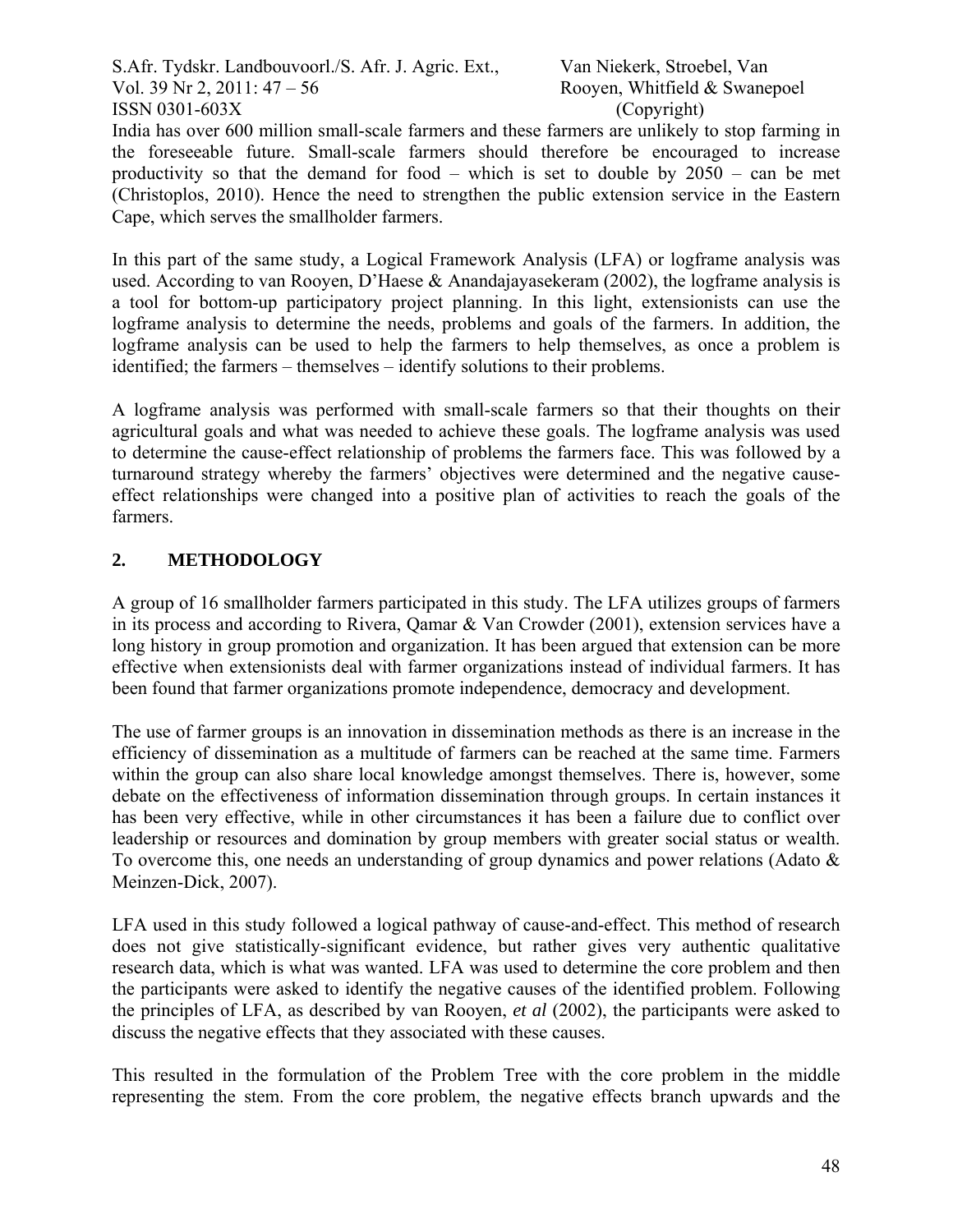negative causes branch downwards like roots. Once this was constructed, a new LFA that identified the farmers' core objective and the activities required to reach their goals. This LFA was a positive reaction to that of the first LFA. This second diagram contained the core objectives, activities and the farmers' envisaged ends. This was formulated into the Objective Tree, with the core objective being the stem, the required activities being the roots and the desired ends being the branches that bear the metaphorical fruit.

## **3. FINDINGS**

### **3.1 Problem Analysis**

South Africa's farming community consists of both predominantly-white commercial farmers and black communal and small-scale farmers. Communal and small-scale farmers are being encouraged to participate in the commercial farming sector (Sans Author, 2010). Farmers from the communal areas around Tyolomnqa in the Eastern Cape participated in this research. The farmers identified existing problems that they face in advancing their farming operations. Figure 1 exhibits the Problem Tree.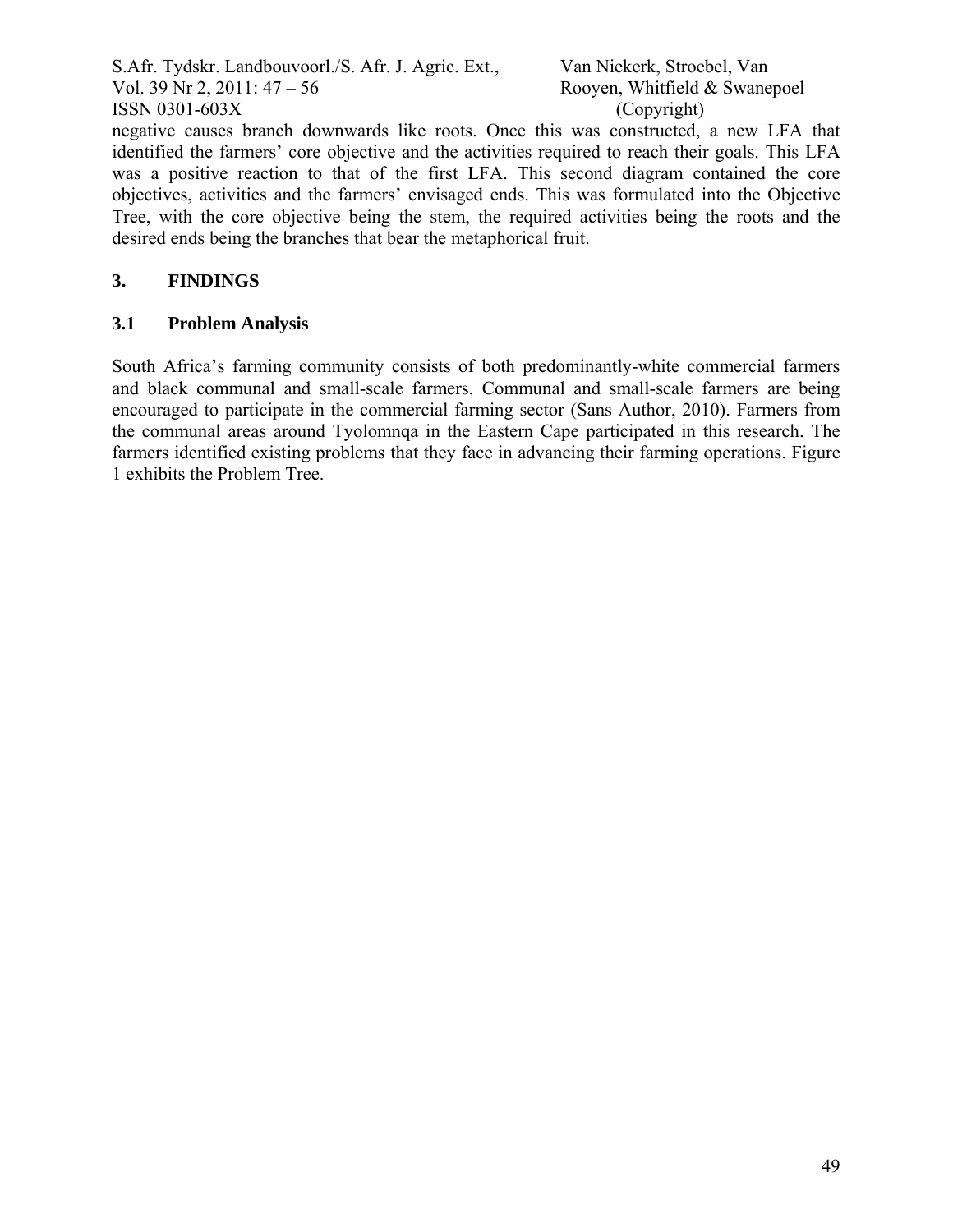

Figure 1: Problem Tree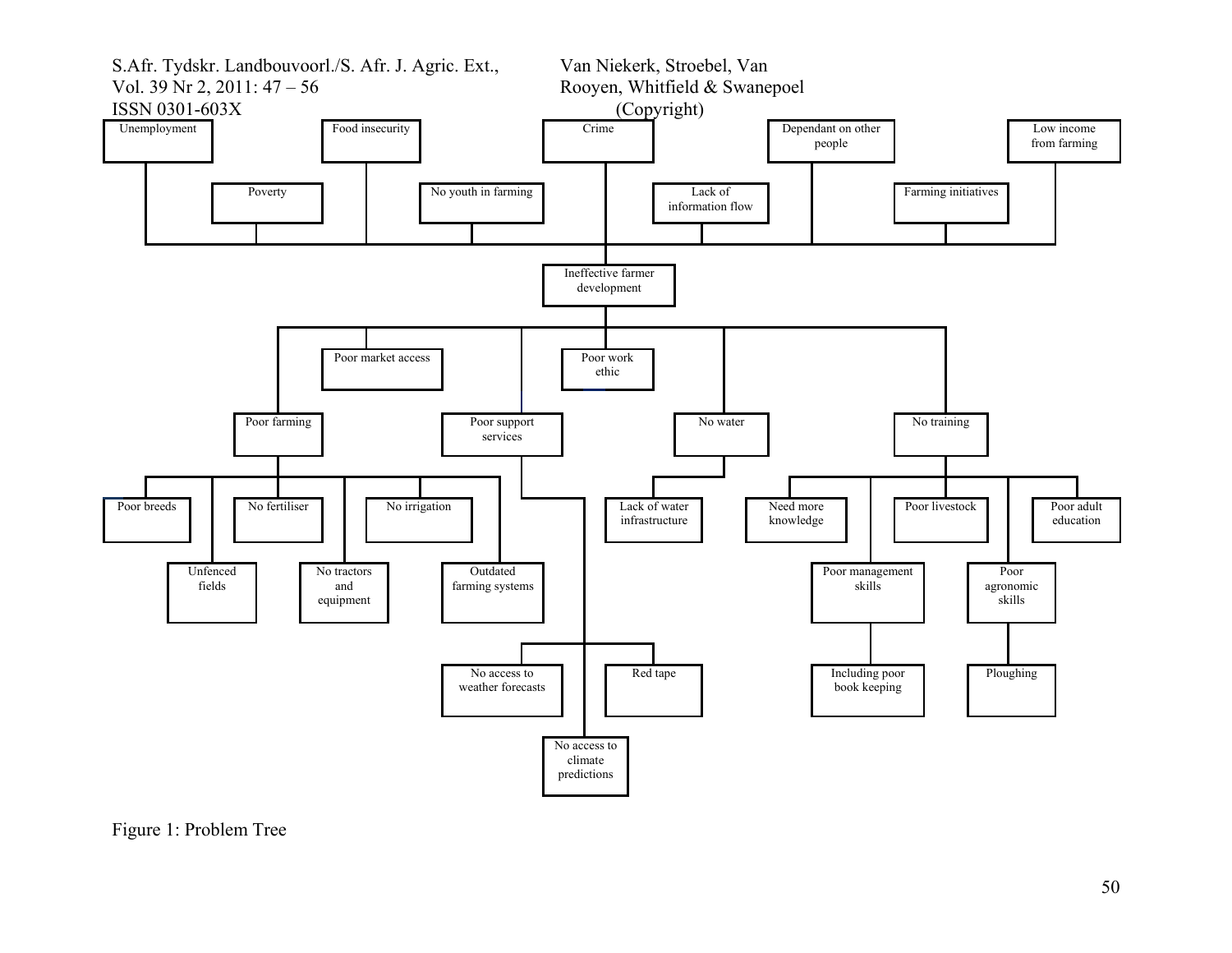The core problem identified was ineffective farmer development, which forms the stem of the tree in the middle of Figure 1. The farmers identified various causes of this problem as well as the effects. The causes became the roots of the Problem Tree and the effects are the branches. The numerous causes were grouped into seven central causes, which have subsidiary causes below them.

The first central cause was inadequate farming systems with subsidiary causes of poorlyperforming breeds, unfenced fields, outdated farming systems and lack of fertilizer, irrigation and mechanization. The next three central causes were poor market access, poor work ethic and inadequate financial assistance. Another central cause was poor support services with problems with "red tape" and no access to weather forecasts and climate change predictions. The farmers also identified a lack of water and the associated water infrastructure as a central cause. The last central cause was insufficient training. As subsidiary causes, farmers said they "need more knowledge" and that adult literacy was low. Farmers also said that their agricultural skills were low. This included poor livestock production, poor agronomic skills in ploughing and pest control, and poor management skills that included poor bookkeeping.

The identified effects of these causes are:

- 1. Unemployment;
- 2. Poverty;
- 3. Food insecurity;
- 4. No youth in farming;
- 5. Crime;
- 6. Lack of information flow;
- 7. Dependency on other people;
- 8. Small farming initiatives; and
- 9. Low income from farming.

# **3.2 Objective Analysis**

The next phase in the LFA process was to turn the Problem Tree into an Objective Tree. The Objective Tree was used to describe the future situation once the identified problems have been solved. This involved reformulating the negative statements of Figure 1 into positive goals to be achieved in the future. This reformulation needed to be realistic. The logical cause-and-effect relationship was then converted into a logical activity-ends relationship that formed the Objective Tree; according to the principles described by van Rooyen, *et al* (2002). The Objective Tree is displayed in Figure 2.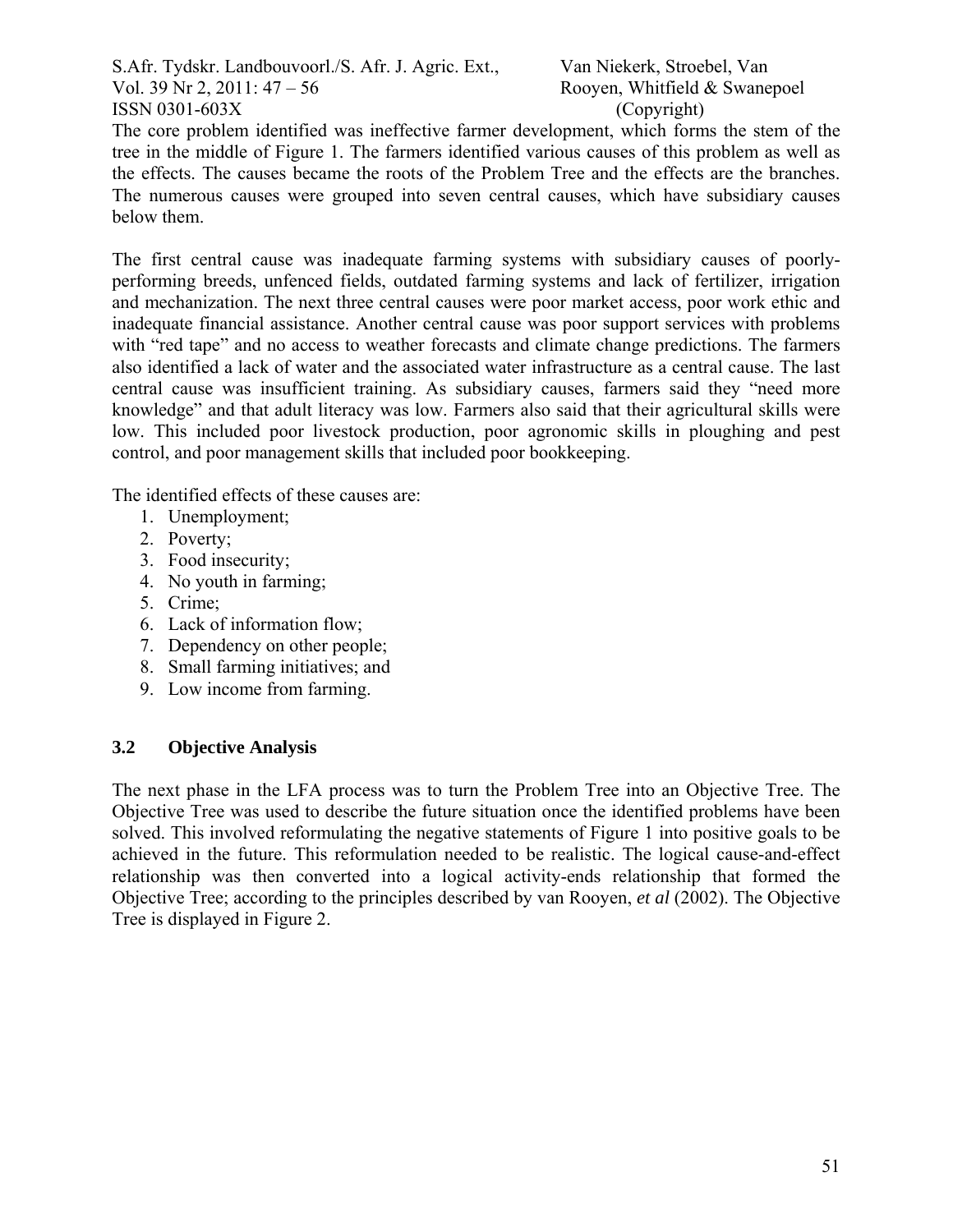

Figure 2: The Objective Tree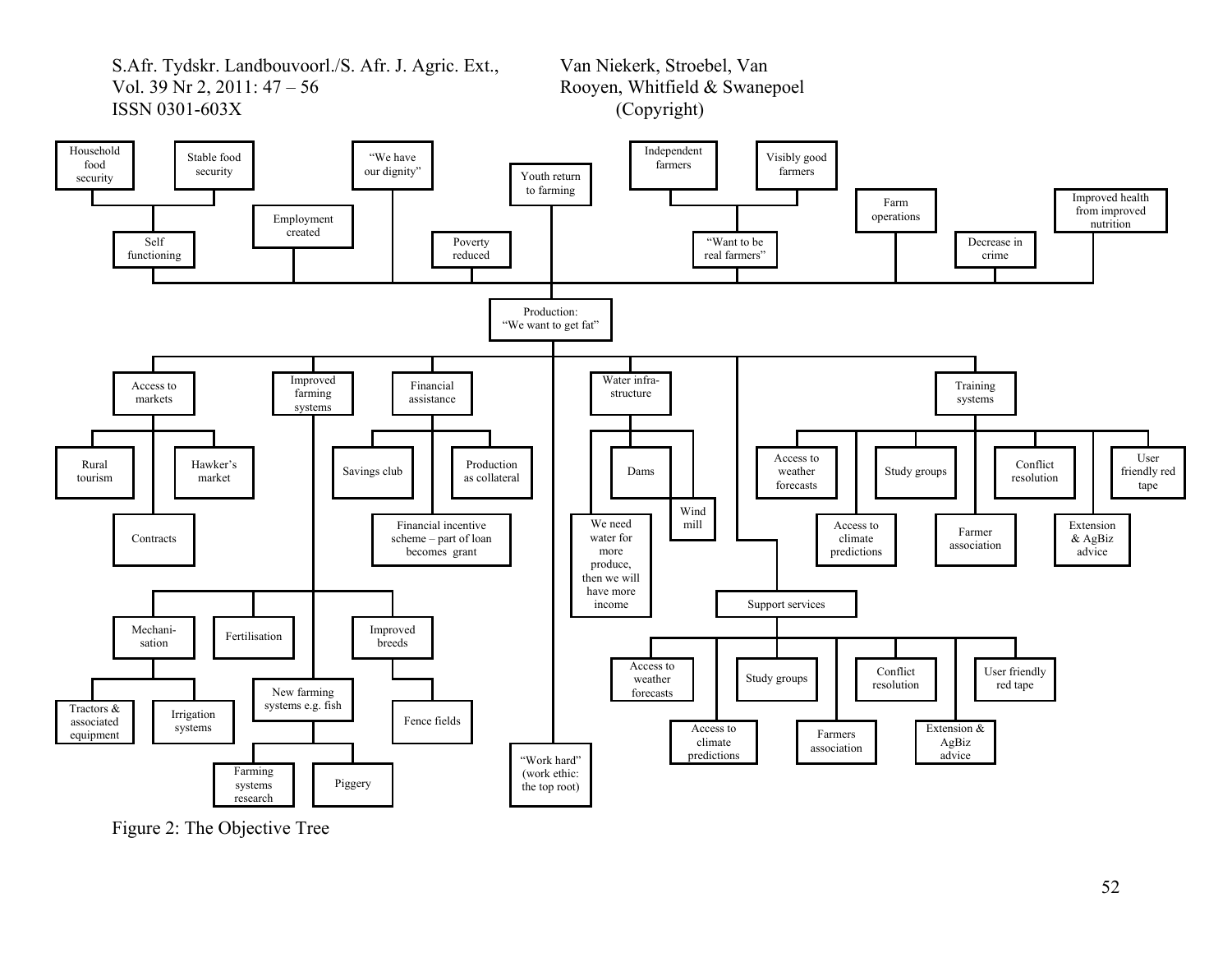In the Objective Tree, the trunk is the core objective statement, which is for the farmers to achieve commercial production status or as one member of the participants succinctly put it, "we want to get fat". The rest of the Objective Tree is composed of the activities to reach the objectives as the roots; and the branches with the metaphorical fruit being the desired ends.

The farmers identified ten desirable ends. These ends varied from personal ends to societal ends. These ends are however, all linked. Regarding the farmers' desirable ends, one farmer stated, "we want to be real farmers". Another participant said that this meant that they want people to see that they are good farmers as well as being independent. The farmers also articulated that they wanted to be self-functioning with stable household food security, and with this, improved health from improved nutrition. The farmers also said that they would like to expand their farming activities with subsequent increase in income. Above all of this, the farmers wanted "dignity". Beyond the ends with a personal nature and when these development objectives could be met, farmers had ends that would improve their society. These ends included the return of the youth to farming, the creation of employment and the reduction of poverty, and a decrease in crime.

The farmers identified seven central activities that they believed would enable them to reach their development objectives. These seven central activities are:

- 1. Improving their farming systems;
- 2. Having access to training systems;
- 3. Having access to support services;
- 4. Having access to water infrastructure;
- 5. Having access to markets;
- 6. Receiving financial assistance; and
- 7. Having a good work ethic.

In terms of improved farming systems, farmers said that improving the livestock breeds and fencing the fields would help, as well as correct fertilization and mechanization through irrigation systems and, tractors and the associated equipment. New farming systems such as fish farming could help and this would require farming systems research. The farmers expressed interest in a piggery. The next activity expressed by the farmers was access to training systems. This would entail in-field training and would include basic adult education, youth programs, livestock production training, training in management and bookkeeping, and agronomic training in ploughing and pest control.

The research participants identified access to support services as a critical activity to reach their objectives. This activity included having access to weather forecasts and climate change predictions, the use of study groups and farmer associations, assistance in conflict resolution, extension and agribusiness advice, and user-friendly "red tape". Another identified activity was access to water infrastructure, which included dams and wind pumps, and as one respondent said, "we need water for more produce, then we will have more income."

Having access to markets is another activity that would help them achieve their objective and this could involve contract farming, rural tourism markets and informal hawkers' markets. The next activity mentioned was access to financial assistance and several options were proposed, these were the formation of a savings club, the use of production as collateral and financial incentives schemes whereby part of a loan becomes a grant. The last proposed activity was a good work ethic or as one farmer said, "we need to work hard". This last activity forms the tap root of the tree.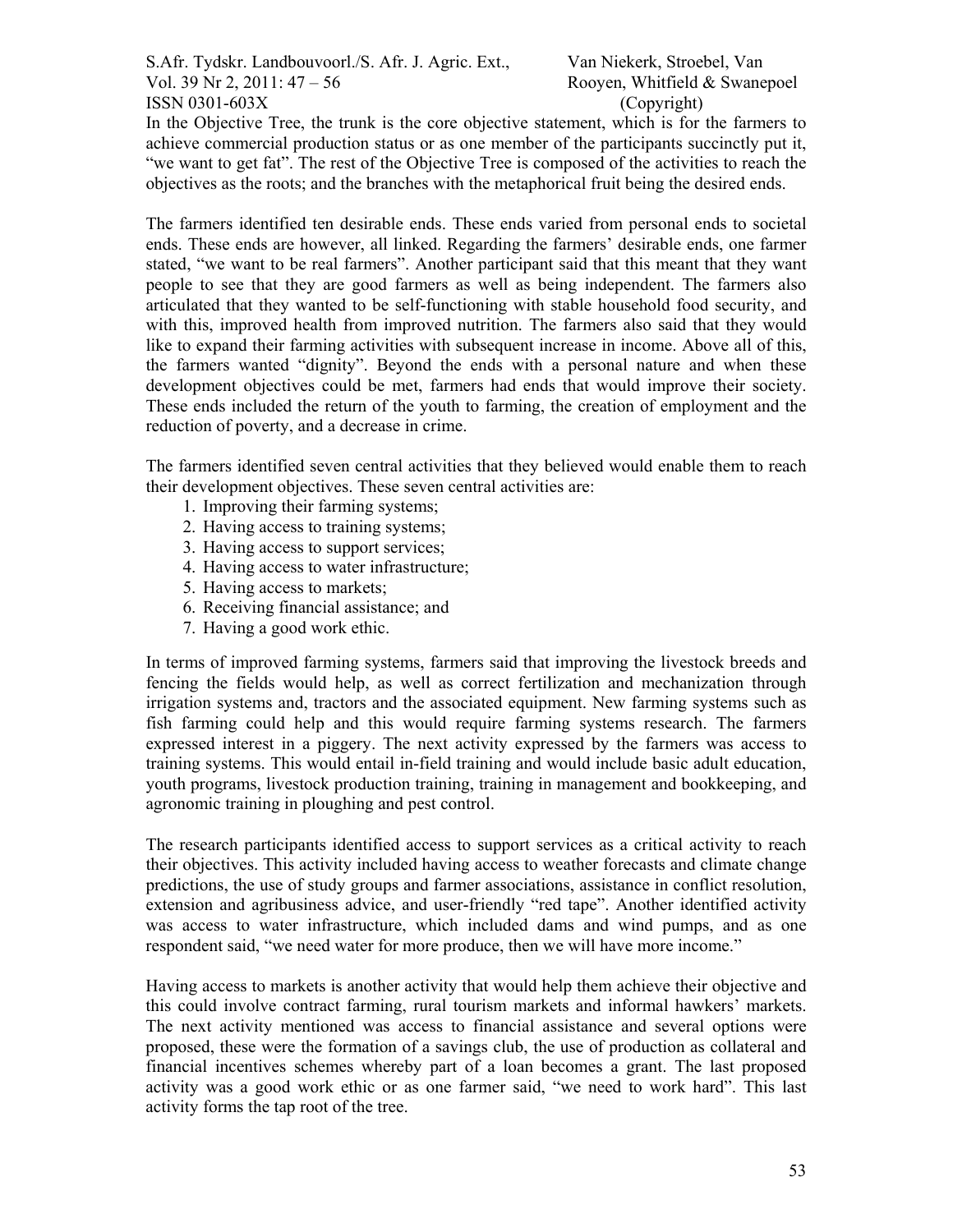## **4. ANALYSIS OF FINDINGS**

These findings concur with developmental issues of the past. These are socio-economic problems that extensionists cannot address on their own. According to Acunzo & Protz (2010), agricultural extension has changed from the transference of technologies and diffusion of research to a process known as communication for innovation. The latter aims to involve multiple stakeholders in problem solving and has five steps:

- 1. Encourage people to identify and acknowledge a problem;
- 2. Identifying and collecting together the different stakeholders that are affected by the said problem;
- 3. Working with stakeholders to define ways to affect change, while enhancing the existing communication patterns;
- 4. Addressing the societal cost of creating the change; and
- 5. Critically evaluating and reviewing the change and process.

This means that the problems need to be examined within a systems context and addressed as such by a number of role players. This corresponds with an updated definition of extension that was proposed by Leeuwis (2004). This definition states that extension is "a series of embedded communicative interventions that are meant, among others, to develop and/or induce innovations which supposedly help to resolve (usually multi-actor) problematic situations."

In addition, agricultural innovation systems (AIS) were conceptualized to provide a platform from which a number of role players can interact so that such problems could be solved. The World Bank (2006) has defined AIS as "a network of organizations, enterprises and individuals focused on bringing new products, new processes and new forms of organization into economic use, together with the institutions and policies that affect the way different agents interact, share, access, exchange and use knowledge." These new methods, processes and forms of organization are distributed through a network of various actors in the agricultural environment so that they can help evolve and improve any innovations (Swanson & Rajalahti, 2010). According to Klerkx, Hall & Leeuwis (2009), the concept of agricultural innovation systems (AIS) had arisen from blending insights from literature on agricultural innovation and industrial innovation. Such a system could help alleviate these socioeconomic problems, especially at a policy level.

Similarly, market-orientated agricultural advisory services (MOAAS) advocates a highly diverse range of services to all of the participants in the value chain. MOAAS does not only focus on helping farmers, but rather all the stakeholders involved along the whole value chain. This is because although farmers can be producing sufficiently, if the value chain is not functioning efficiently then farmers will not be able to sell their products or will receive low prices. Thus, all the stakeholders in the system are engaged so that the whole system is running efficiently and optimally (Chipeta, Christoplos & Katz, 2008).

### **5. CONCLUSION**

The LFA-enquiry revealed that the smallholder farmers felt that they were not developing as farmers. The research participants felt that this was caused by inadequate farming systems, poor market access, poor work ethic, inadequate financial assistance, poor support services, insufficient training and, a lack of water and associated infrastructure. They felt that the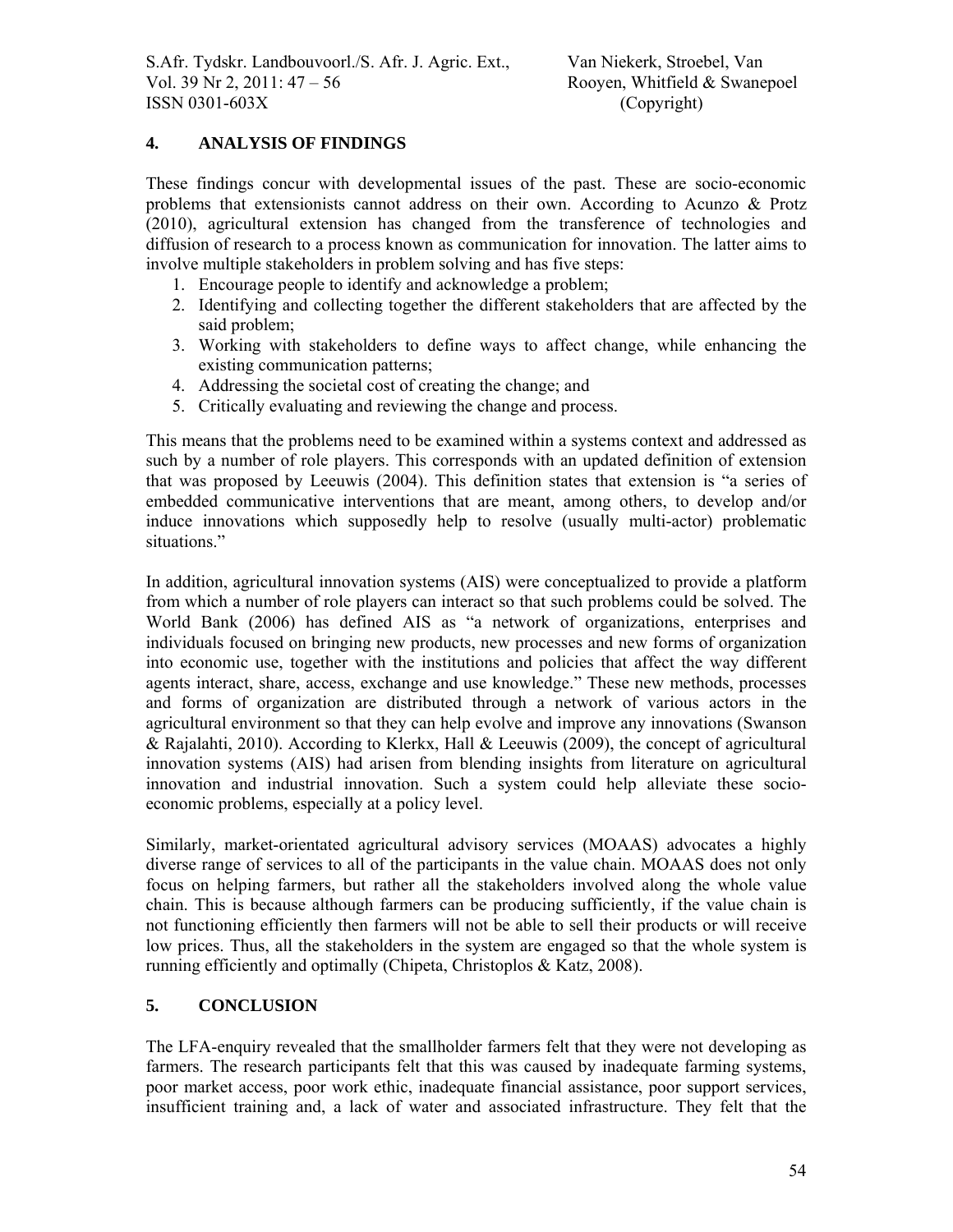effects of this was unemployment, poverty, food insecurity, no youth involvement in farming activities, crime, lack of information flow, dependency on other people, small farming initiatives and low income from farming activities.

The participants responded that their desired objective would be to obtain commercial production status. They said that to achieve this they would need to improve their farming systems; have access to training systems, support services, water infrastructure and markets; financial assistance; and have a good work ethic. They said that this would lead to them increasing their productivity with subsequent increases in income; being good farmers and independent; self-functioning with stable household food security; improved health from improved nutrition; youth returning to farming; and creation of employment, reduction of poverty and a decrease in crime.

The problems they face and the solutions they seek cannot be solved by the farmers themselves or with the help of an extensionist. These problems relate to the agricultural system and require a broad range of role players to help in rectifying this situation. At present, the public agricultural extension model does not have the capabilities to solve this dilemma as too few of the role players are consulted. It is suggested that an improved model, which consults all of the role player in the agricultural environment, would be more effective. More research is needed before one can make any concrete conclusions about an improved model.

#### **REFERENCES**

- ACUNZO, M. & PROTZ, M. 2010. Collaborative change: A communication framework for climate change adaption and food security. FAO, Rome.
- ADATO, M. & MEINZEN-DICK, R. 2007. Agricultural research, livelihoods, and poverty: Studies of economic and social impacts in six countries. The John Hopkins University Press, Washington D.C.
- CHIPETA, S., CHRISTOPLOS, I. & KATZ, E. 2008. Common framework on marketorientated agricultural advisory services. Neuchâtel Group, Switzerland.
- CHRISTOPLOS, I. 2010. Mobilizing the potential of rural and agricultural extension*.* FAO, Rome.
- KLERKX, L., HALL, A. & LEEUWIS, C. 2009. Strengthening agricultural innovation capacity: Are innovation brokers the answer? *Int. J. Agricultural Resources, Governance and Ecology,* Vol. 8, Nos. 5/6. pp. 409-438.
- LEEUWIS, C. 2004. Communication for rural innovation: Rethinking agricultural extension  $(3<sup>rd</sup> Ed.)$ . Blackwell Publishing, Oxford.
- RIVERA, W. M., QAMAR, M. K. & VAN CROWDER, L. 2001. Agricultural and rural extension worldwide: Options for institutional reform in the developing countries.
- SANS AUTHOR (S.A.) 2010. Eastern Cape Rural Development Strategy: "Ilima Labantu". Province of the Eastern Cape.
- SWANSON, B. E. & RAJALAHTI, R. 2010. Strengthening agricultural extension and advisory systems: Procedures for assessing, transforming, and evaluating extension systems. The World Bank, Washington, D.C.
- VAN NIEKERK, J. A., STROEBEL, A., VAN ROOYEN, C. J., WHITFIELD, K. P. & SWANEPOEL, F. J. C. 2009. Towards designing a new agricultural extension service for the Eastern Cape Province: A perception analysis. *S. Afr. J. Agric. Ext.* Vol. 38. pp. 65- 76.